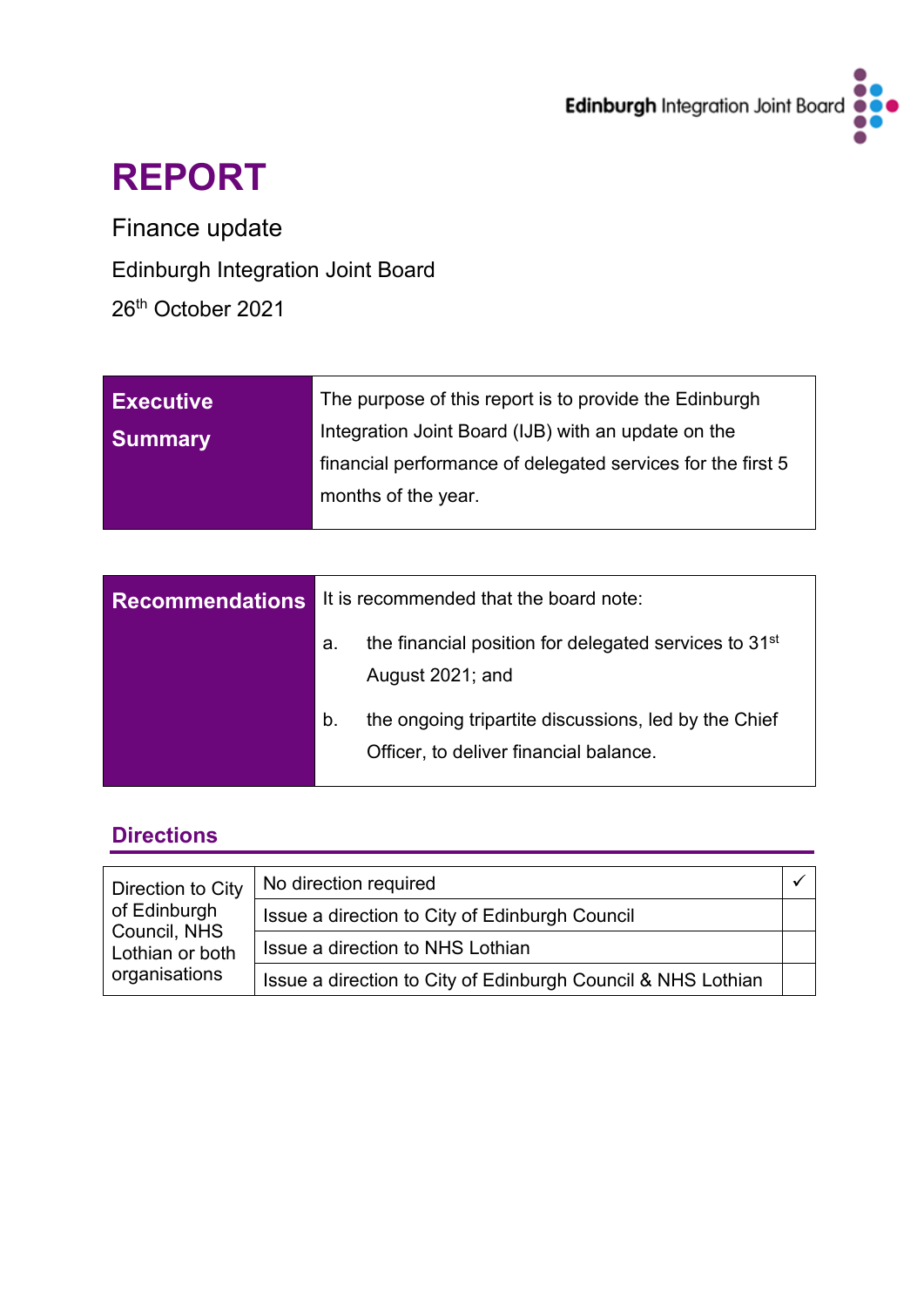## **Report Circulation**

1. The information contained within this report was scrutinised by the Performance and Delivery Committee (P&D) on 13<sup>th</sup> October 2021.

## **Main Report**

#### **Background**

- 2. In March 2021, the IJB agreed the 2021/22 financial plan and associated savings and recovery programme. Recognising that the additional measures required to balance the plan would have a significant negative impact on performance gains and, ultimately on outcomes for people, the board made the difficult decision to support a budget which did not deliver financial balance. At this point the plan had a deficit of £9.3m which has subsequently been reduced to £6.8m. The Chief Office and Chief Finance Officer are continuing tripartite efforts with colleagues in the City of Edinburgh Council (the Council), NHS Lothian and the Scottish Government to bridge this remaining shortfall.
- 3. As members are aware, the IJB "directs" budgets back to our partner organisations, the Council and NHS Lothian, who in turn provide the associated services. The majority of these services are delivered through the Partnership, with the balance being managed by NHS Lothian under the strategic direction of the IJB. Management of financial performance is undertaken through the governance arrangements in the 2 partner organisations and the Partnership.
- 4. Financial reporting throughout 2020/21 highlighted the challenges inherent in providing meaningful, consistent and relevant financial information in the context of prevailing uncertainty arising from the Covid pandemic. Whilst much work has been undertaken, this remains an issue for 2021/22 due to the ongoing uncertainty around Covid including mobilisation plans, timelines to continue Covid services, Covid exit planning and the fact that identifying Covid specific costs is not straightforward. Current service pressures and associated deteriorating performance will also increasingly impact the financial position, compounding these challenges.

2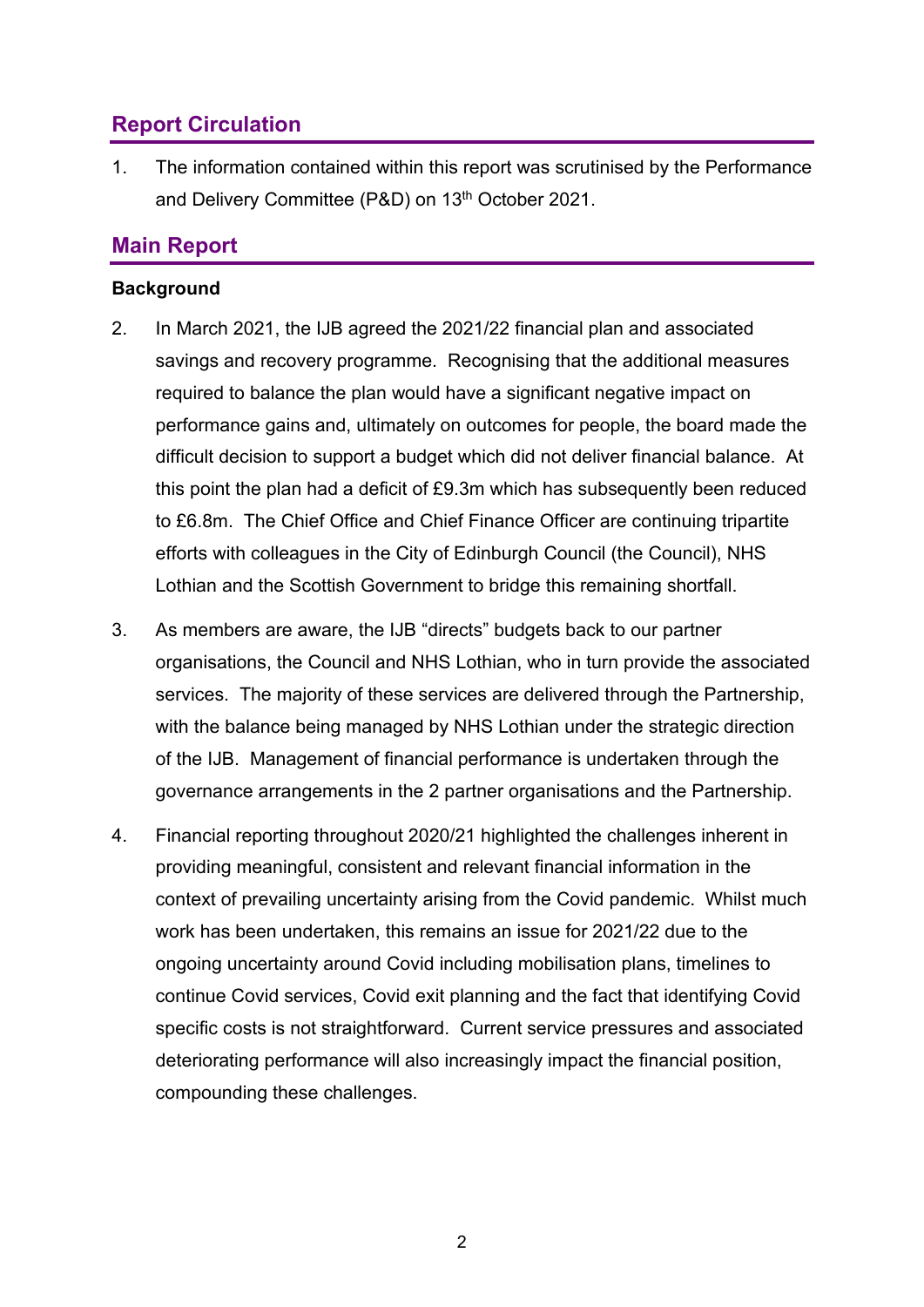## **Overview of financial position**

5. The information in this report is based on the period 5 (August 2021) monitoring reports from the Council and NHS Lothian and the NHS Lothian quarter 1 review. These show an overall **projected deficit of £16.3m** (£6.3m for the first 5 months) as summarised in table 1 below. The main drivers of this position are slippage in the delivery of the purchasing related savings and the year to date impact of the budget deficit discussed above. Further detail is included in appendices 1 (NHS Lothian) and 2 (the Council), with narrative explanations in paragraphs 6 to 10.

|                               | <b>Annual</b><br><b>Budget</b><br>£k | To August 2021<br><b>Budget</b><br>£k | <b>Year end</b><br>forecast<br>£k |          |           |
|-------------------------------|--------------------------------------|---------------------------------------|-----------------------------------|----------|-----------|
| <b>NHS</b> services           |                                      |                                       | £k                                | £k       |           |
| Core                          | 297,078                              | 101,381                               | 100,879                           | 501      | 2,058     |
| Hosted                        | 98,237                               | 39,133                                | 38,948                            | 185      | (351)     |
| Set aside                     | 99,760                               | 38,555                                | 39,342                            | (788)    | (3,042)   |
| <b>Sub total NHS services</b> | 495,075                              | 179,068                               | 179,169                           | (101)    | (1, 335)  |
| <b>CEC</b> services           | 239,197                              | 99,666                                | 105,893                           | (6, 228) | (14, 947) |
| Total                         | 734,273                              | 278,734                               | 285,063                           | (6, 329) | (16, 282) |

*Table 1: financial position for delegated services to August 2021*

## **NHS Lothian**

- 6. NHS Lothian has now completed its first financial forecast for the year, the quarter 1 review. Delegated health services are reporting a small overspend of £0.1m for the 5 months to August 2021. This rises to a projection of £1.3m by the end of the financial year.
- 7. As for last financial year, interpretation is complicated by the impact of Covid costs, offsets and funding. Given the low risk to receiving additional funding from the SG, NHS Lothian has allocated budgets against Covid costs incurred to date. This has allowed improved reporting of core pressures and easier budget management across services.
- 8. Key variances remain largely as previously reported and include:
	- *Vacancies –* continue to drive the projected year end underspends in a number of services, including community hospitals (£0.8m), mental health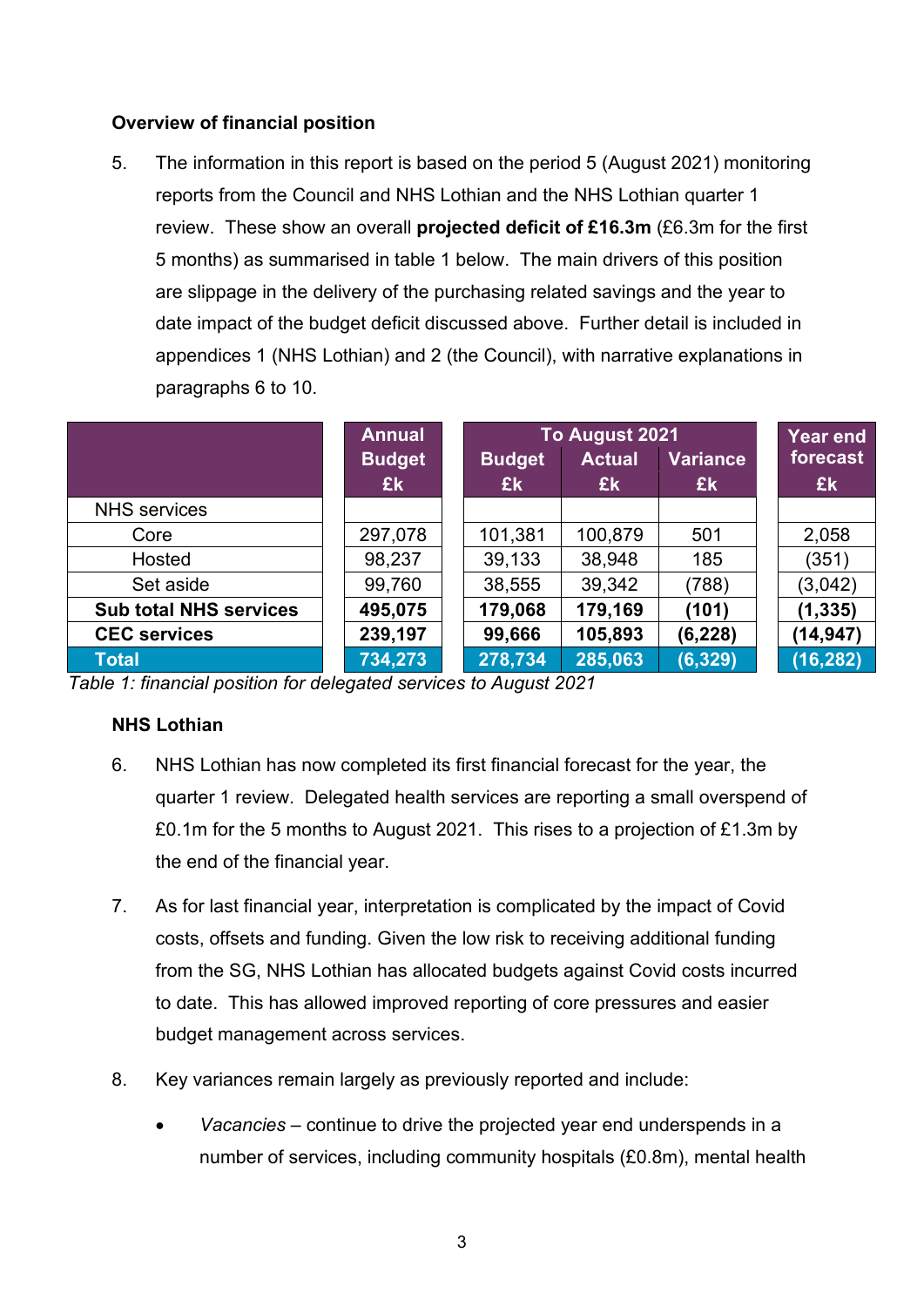$(E1.2m)$ , therapies  $(E0.4m)$  and rehabilitation  $(E0.4m)$ . Given the impact of this level of vacancy on service delivery, operational staff continue to prioritise recruitment. In some areas, for example district nursing, new staffing models have been developed and the forecast assumes posts will be filled in line with this.

- *Prescribing (£0.4m over) –* volumes are higher than predicted with a 1.4% increase over the average for the last 6 month of 2020/21. Prices have remained high but are due to reduce from July, the impact of this can be seen in the improvement in the outturn when compared to the current year to date position. Work to unpick the impact of Covid on this year's prescribing patterns is ongoing and an element of associated funding has been assumed in the outturn variance but no funding yet released in the current position.
- *Hosted services (£0.4m over by year end) –* increased issues of community equipment, potentially linked to Covid, continues to be a material pressure. This service is hosted by the Edinburgh Partnership and is the subject of an ongoing review, supported by the sustainability and value team from NHS Lothian. Also driving the financial position for hosted services are overspends in adult mental health services where additional beds have been opened in response to activity pressures and medical staffing costs have increased. These are offset by underspends across a number of services, including therapies, rehabilitation and sexual health. These areaa are impacted by staff vacancies (see above) and the influences of Covid on the needs and delivery of these services.
- *Set aside services (£3.0m over)-* continues to be the main financial issue facing NHS delegated services. Key drivers include staffing (mainly at the acute hospital's front doors and in therapies) and drugs (in gastrointestinal and cystic fibrosis services). Other areas of pressure include adult insulin pumps within diabetes & endocrinology, and within therapy services at the Royal Infirmary of Edinburgh (both occupational therapy and physiotherapy. Ther*e* continues to be pressures in relation to set aside junior medical costs also.

4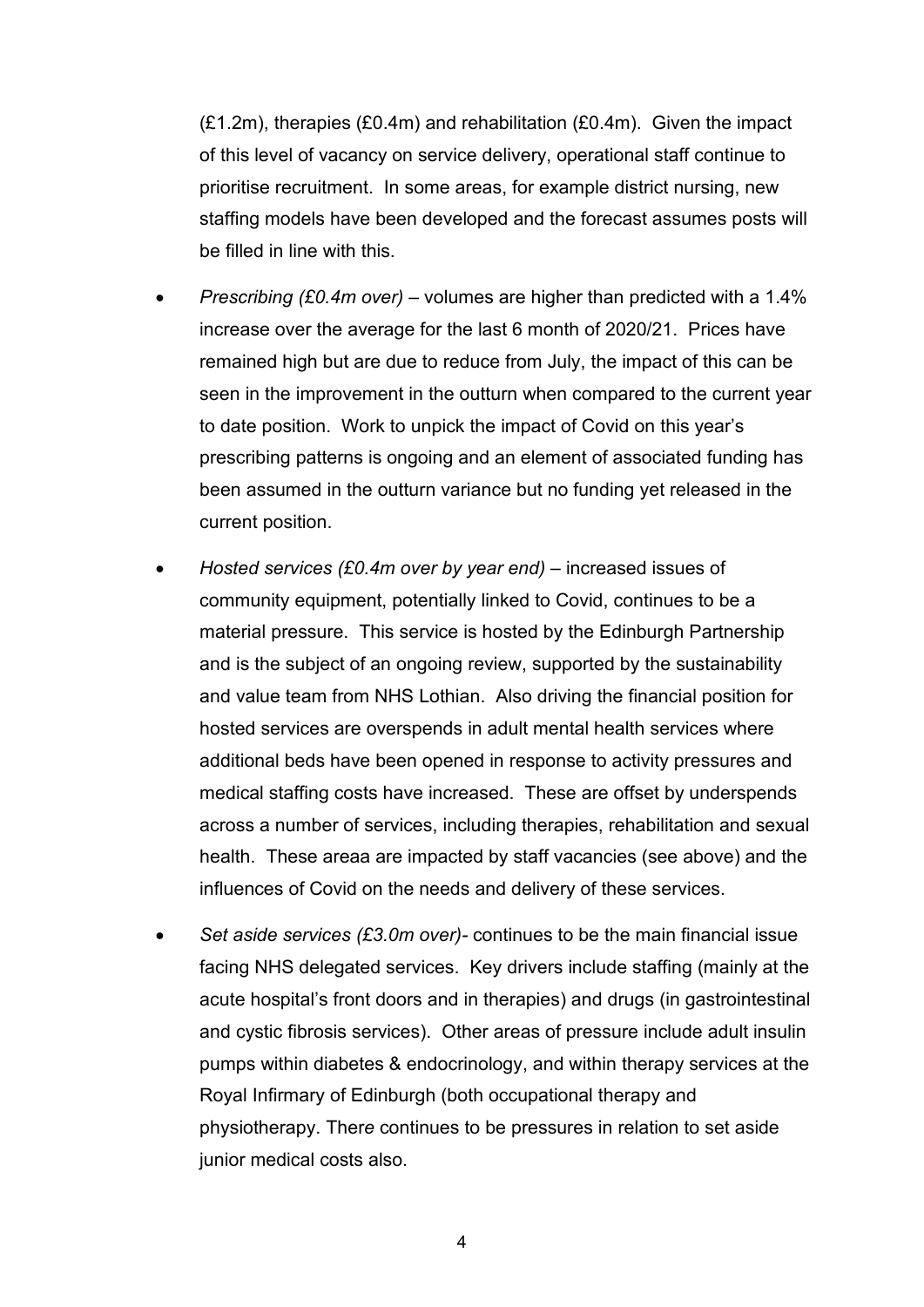### **City of Edinburgh Council**

- 9. Council delegated services are reporting an overspend for the year to date of £6.2m, equating to a projected year end outturn of £14.9m. This is after assuming funding to offset Covid related costs. As happened in 2020/21, where possible Covid costs have been captured separately and reported on the appropriate expenditure lines. Beyond this, funding has been recognised in line with the quarter 1 local mobilisation plan (LMP) submission. The one exception to this are any projected undelivered savings as the Scottish Government (SG) has not yet confirmed their position on this.
- 10. As with the NHS Lothian position, interpretation is complicated by the impact of Covid costs, offsets and funding. Nonetheless, the headline issues are in line with those reported throughout last year, namely:
	- *External services* (net projected overspend of £10.6m) also referred to as 'purchasing'. Progress continues to be made in purchasing savings plans totalling £11.2m, however it is unlikely that the required level of savings will be achieved in 2021/22. The impact of COVID on savings plans cannot be understated, with continuity of care and the safety of people using our services taking priority. Significant pressures over winter are anticipated, across both NHS and community services. These pressures could lead to a further deterioration in the reported financial position if additional community capacity is required.
	- *Internal services* (forecast net underspend of £3.1m) can mainly be attributed to employee costs across the services, but mostly in homecare and residential services. Continuing difficulty in recruiting to the sector in addition to care homes with low occupancy rates are the main contributing factors. Building based day services remain closed to service users, with some outreach taking place, therefore variable costs are down leading to a favourable budget position. However it is likely that there will be a link between the consequent reduction in capacity in internally run services and increases in purchasing costs.
	- *Budget deficit* (£6.8m over) reflecting the fact that the budget remains unbalanced.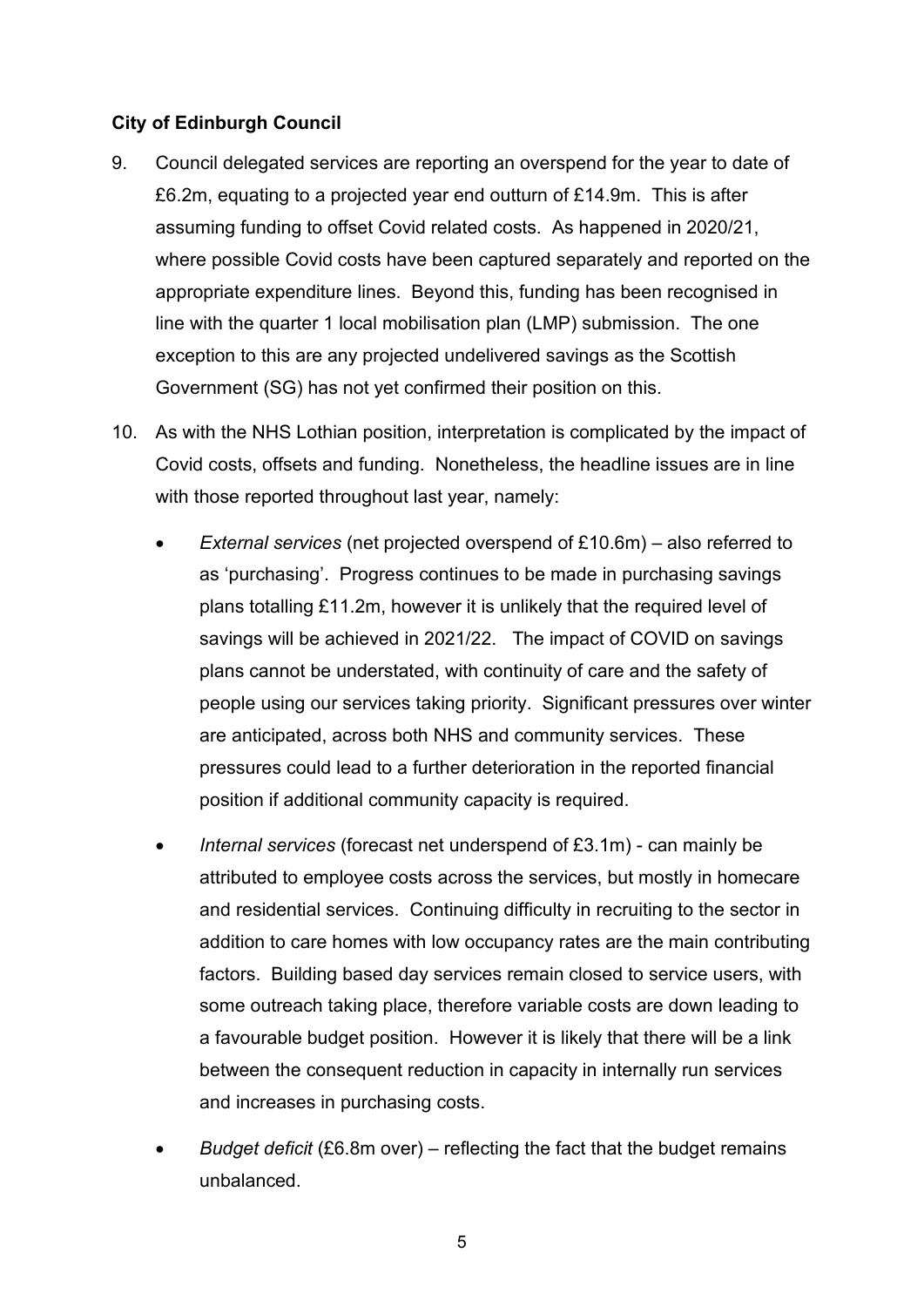### **Funding for the financial impact of Covid-19**

- 11. In 2020/21 Covid related costs were met in full by the SG via the local mobilisation planning (LMP) process, with funding released by the Government at various points during the year. Reflecting the fact that pandemic related costs will span financial years, elements of funding received last year were held in reserve by integration authorities and carried forward to 21/22. For this financial year, the SG will release additional funds when these reserves, which for Edinburgh total £11.6m, are exhausted.
- 12. Quarter 1 LMP returns were submitted to the SG at the end of July, in anticipation of this the SG allocated an initial tranche of funding to NHS Boards to support current and ongoing Covid costs. This allocation also covered test and protect and vaccination expenditure. NHS Lothian received £12.6m for general pandemic costs.
- 13. Funding for Integration Authority is currently being assessed by the SG, taking into account amounts carried forward in reserves. Whilst this position is being considered, no further funding was allocated in advance of the quarter one review. However SG officials have reiterated that any specific areas where funding pressures are impacting on service delivery should be flagged at the earliest opportunity to Health Finance for consideration.
- 14. The SG's approach to supporting financial balance considers the 'core' and 'covid' positions separately. They continue to provide assurance that sufficient funding will be available to meet the associated costs in full. However, at this point, unachieved savings are being classed as core overspends and funding is not confirmed at this point. This is a national issue and Health Boards and Integration Authorities continue to press for a treatment consistent with 20/21 when slippage on delivery was recognised in the LMPs.
- 15. On behalf of the IJB and, in the context of the unbalanced financial plan, the Chief Officer and Chief Finance Officer are actively seeking to influence partners to maximise flexibility in the application of these monies in the current financial year.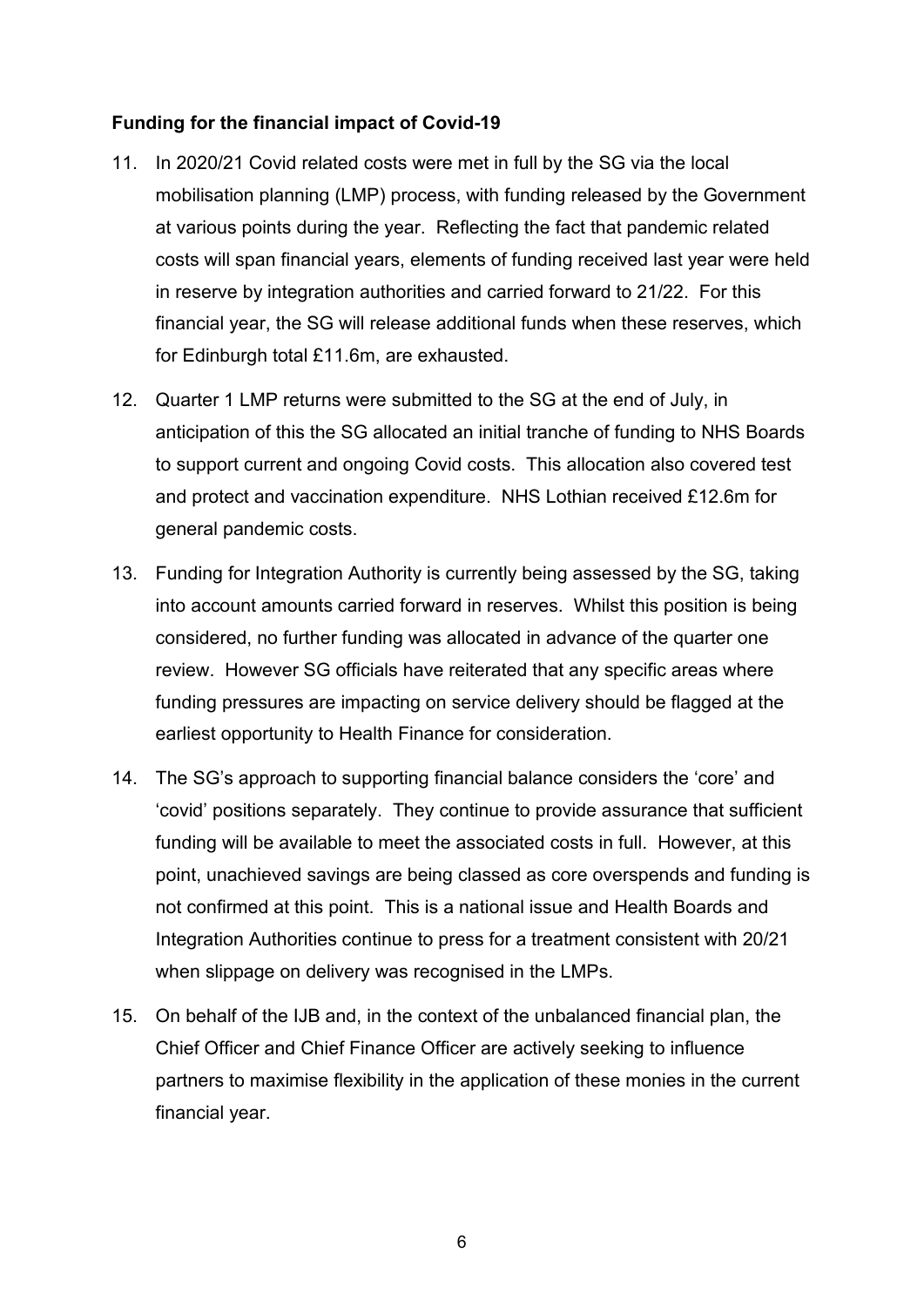### **Savings and Recovery Programme**

- 16. Delivery of the IJB's Savings and Recovery Programme is overseen by the Savings Governance Board (SGB), chaired by the Chief Officer. This group meets monthly with all project leads submitting progress reports which inform the overall dashboard prepared by the Programme Manager. As part of this process all reports are signed off by finance colleagues to ensure accurate and appropriate reporting.
- 17. At their meeting on the  $13<sup>th</sup>$  October 2021 the P&D Committee considered the routine quarterly update. Appendix 3 details the validated and reported progress status and associated RAG evaluation for all approved projects within the 21/22 programme up until the end of August 2021. Financial RAG evaluation for each project has been provided up until the end of July and lags one month behind the project progress status to allow time for the data to be confirmed with the NHS Lothian and Council finance teams. A high-level summary, outlining the current status and agreed actions, has been provided against each project.

## **Implications for Edinburgh Integration Joint Board**

## **Financial**

18. Outlined elsewhere in this report

#### **Legal/risk implications**

**19.** Like any year end projection, the IJB's relies on a number of assumptions and estimates each of which introduces a degree of risk. The most material issues remain the unbalanced financial plan and the delivery of the agreed savings and recovery programme.

## **Equality and integrated impact assessment**

20. There is no direct additional impact of the report's contents.

#### **Environment and sustainability impacts**

21. There is no direct additional impact of the report's contents.

#### **Quality of care**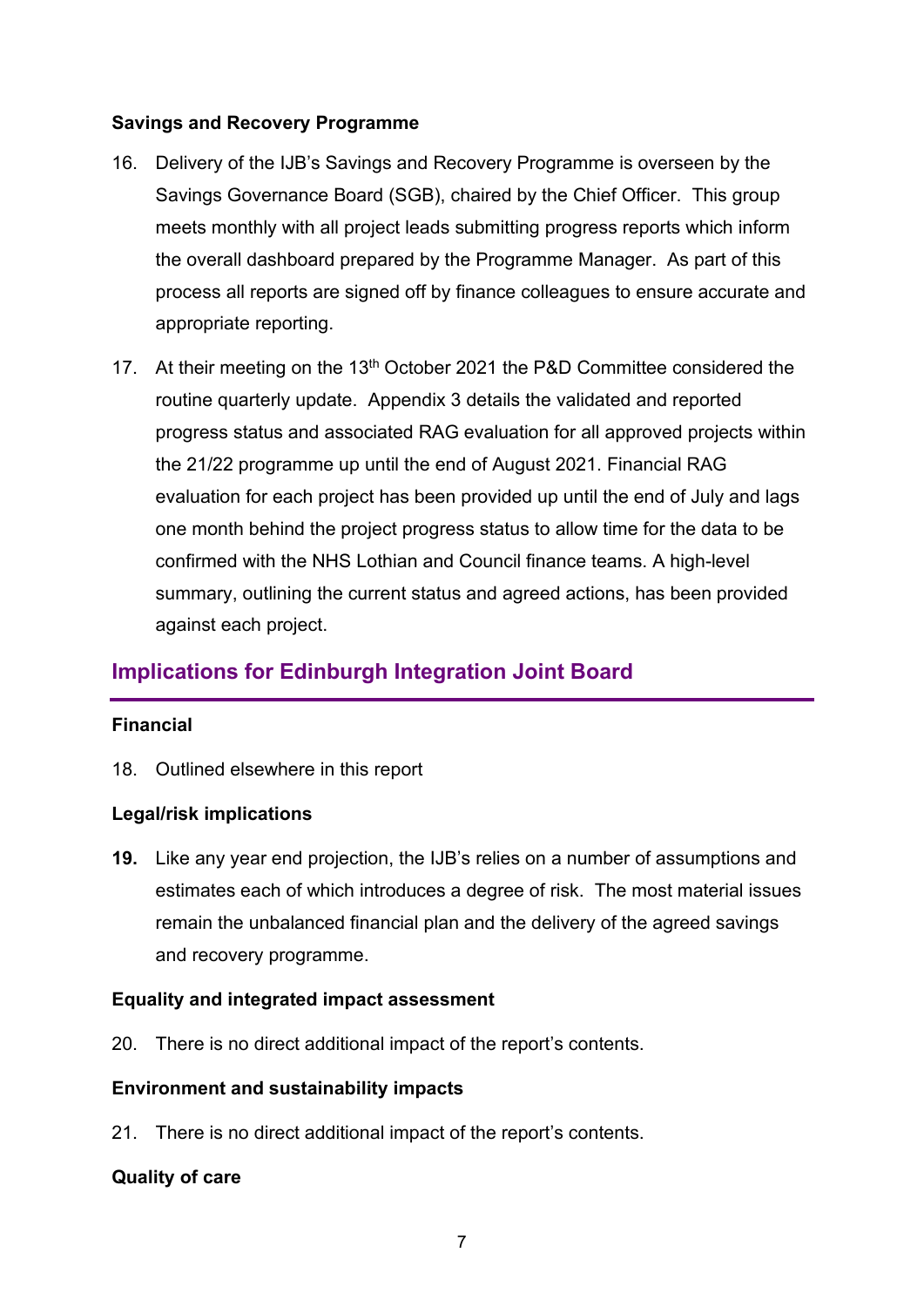22. There is no direct additional impact of the report's contents.

## **Consultation**

23. There is no direct additional impact of the report's contents.

## **Report Author**

## **Moira Pringle Chief Finance Officer, Edinburgh Integration Joint Board**  [moira.pringle@nhslothian.scot.nhs.uk](mailto:moira.pringle@nhslothian.scot.nhs.uk)

# **Appendices**

| Appendix 1 | Financial outturn for NHS delegated services to August 2021                                              |
|------------|----------------------------------------------------------------------------------------------------------|
| Appendix 2 | Financial outturn for Council delegated services to August 2021                                          |
| Appendix 3 | 21/22 savings and recovery programme - project status including<br>progress and financial rag evaluation |
| Appendix 4 | Glossary of terms                                                                                        |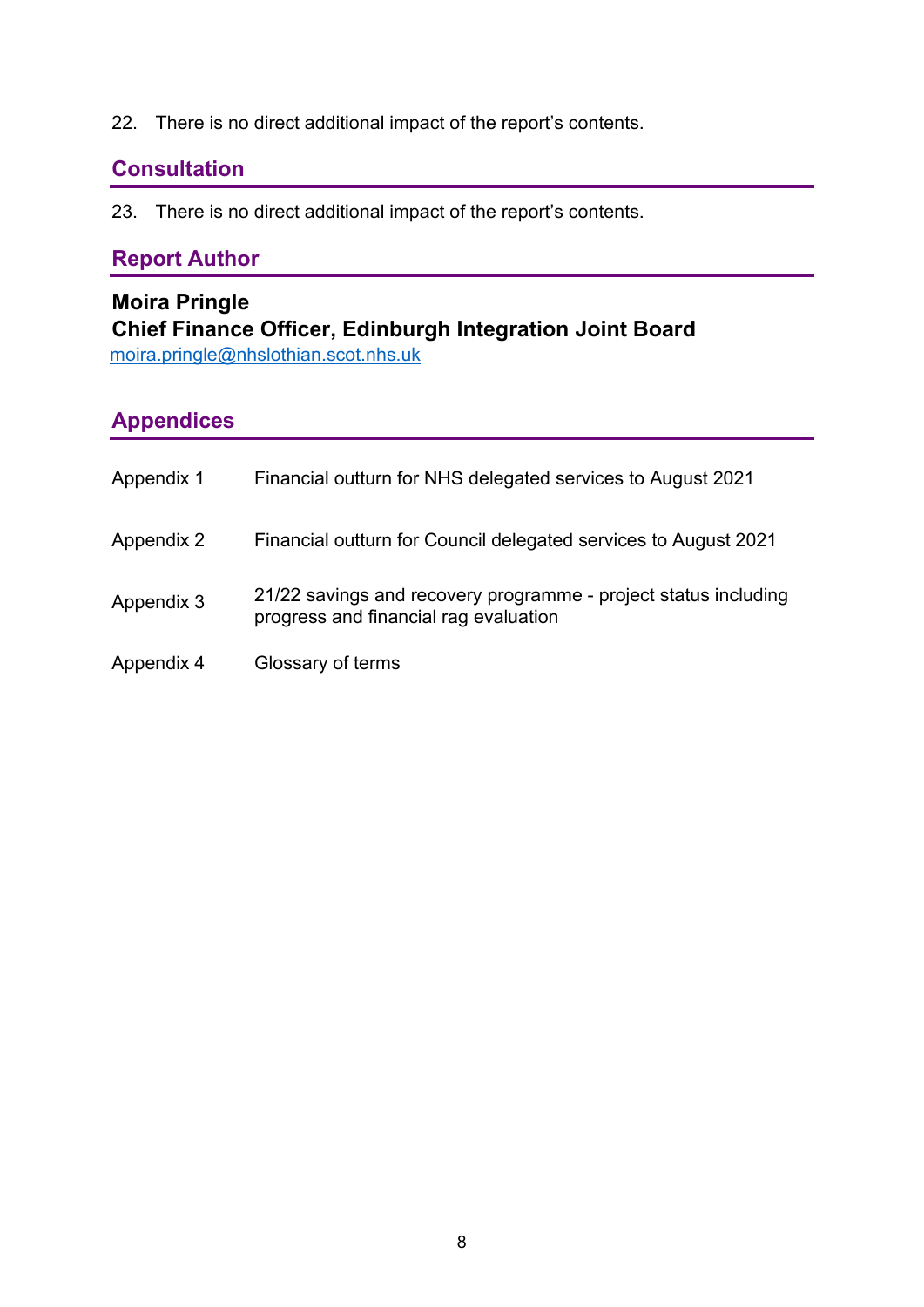# **FINANCIAL POSITION FOR NHS DELEGATED SERVICES TO AUGUST 2021**

|                                       | <b>Annual</b> | Year          |               |                 |        |                 |
|---------------------------------------|---------------|---------------|---------------|-----------------|--------|-----------------|
|                                       | <b>Budget</b> | <b>Budget</b> | <b>Actual</b> | <b>Variance</b> |        | end<br>forecast |
|                                       | £k            | £k            | £k            | £k              | $\%$   | £k              |
| <b>Core services</b>                  |               |               |               |                 |        |                 |
| <b>Community Hospitals</b>            | 13,595        | 5,556         | 5,150         | 406             | 3%     | 763             |
| <b>District Nursing</b>               | 12,724        | 5,302         | 5,005         | 297             | 2%     | 47              |
| Geriatric Medicine                    | 3,058         | 1,167         | 1,162         | 5               | 0%     | $\mathbf{3}$    |
| <b>GMS</b>                            | 85,417        | 35,723        | 35,635        | 88              | 0%     | (343)           |
| <b>Learning Disabilities</b>          | 1,246         | 520           | 456           | 64              | 5%     | 142             |
| <b>Mental Health</b>                  | 8,624         | 3,602         | 3,068         | 534             | 6%     | 1,219           |
| <b>PC Services</b>                    | 11,682        | 974           | 991           | (17)            | 0%     | 187             |
| Prescribing                           | 77,945        | 31,223        | 32,166        | (943)           | $-1%$  | (355)           |
| Resource transfer and reserves        | 66,128        | 12,102        | 12,213        | (111)           | 0%     | (121)           |
| <b>Substance Misuse</b>               | 4,604         | 1,925         | 1,894         | 31              | 1%     | (22)            |
| <b>Therapy Services</b>               | 11,270        | 3,023         | 2,918         | 105             | 1%     | 350             |
| Other                                 | 784           | 265           | 221           | 44              | 6%     | 187             |
| <b>Sub total core</b>                 | 297,078       | 101,381       | 100,879       | 501             | 0%     | 2,058           |
| <b>Hosted services</b>                |               |               |               |                 |        |                 |
| <b>Community Equipment</b>            | 1,862         | 776           | 1,415         | (639)           | $-34%$ | (1, 310)        |
| <b>Complex Care</b>                   | 1,156         | 375           | 376           | (1)             | 0%     | 13              |
| <b>Hospices &amp; Palliative Care</b> | 2,505         | 1,044         | 1,052         | (8)             | 0%     | (5)             |
| <b>Learning Disabilities</b>          | 8,433         | 3,028         | 2,995         | 33              | 0%     | (44)            |
| LUCS                                  | 7,367         | 2,832         | 2,918         | (86)            | $-1%$  | (86)            |
| <b>Mental Health</b>                  | 31,908        | 12,360        | 12,420        | (60)            | 0%     | (517)           |
| <b>Oral Health Services</b>           | 10,439        | 4,244         | 4,154         | 89              | 1%     | (21)            |
| Pharmacy                              | 1,181         | 1,653         | 1,653         | $\mathbf 0$     | 0%     | $\mathbf 0$     |
| <b>Primary Care Services</b>          | 2,994         | 1,261         | 1,229         | 32              | 1%     | 86              |
| <b>Psychology Services</b>            | 5,163         | 1,979         | 1,883         | 96              | 2%     | 31              |
| <b>Public Health</b>                  | 1,069         | 310           | 257           | 53              | 5%     | 58              |
| <b>Rehabilitation Medicine</b>        | 5,364         | 2,107         | 1,909         | 199             | 4%     | 369             |
| <b>Sexual Health</b>                  | 3,957         | 1,547         | 1,486         | 61              | 2%     | 184             |
| <b>Substance Misuse</b>               | 2,180         | 849           | 829           | 20              | 1%     | $\mathbf 1$     |
| <b>Therapy Services</b>               | 8,393         | 3,452         | 3,163         | 289             | 3%     | 559             |
| <b>UNPAC</b>                          | 3,746         | 1,019         | 912           | 106             | 3%     | 342             |
| Other                                 | 520           | 297           | 297           | 1               | $0\%$  | (11)            |
| <b>Sub total hosted</b>               | 98,237        | 39,133        | 38,948        | 185             | $0\%$  | (351)           |
| Set aside services                    |               |               |               |                 |        |                 |
| Acute management                      | 3,434         | 1,385         | 1,398         | (13)            | 0%     | 19              |
| Cardiology                            | 4,120         | 1,688         | 1,690         | (2)             | $0\%$  | 152             |
| Diabetes & endocrinology              | 2,184         | 975           | 985           | (11)            | 0%     | (308)           |
| ED & minor injuries                   | 10,777        | 4,345         | 4,328         | 18              | 0%     | 91              |
| Gastroenterology                      | 10,480        | 4,761         | 5,075         | (314)           | $-3%$  | (1,048)         |
| General medicine                      | 26,913        | 11,091        | 11,303        | (212)           | $-1%$  | (441)           |
| Geriatric medicine                    | 17,140        | 7,105         | 7,109         | (5)             | 0%     | (228)           |
| Infectious disease                    | 3,367         | (850)         | (1,019)       | 169             | 5%     | 297             |
| Junior medical                        | 3,667         | 1,532         | 1,627         | (95)            | $-3%$  | (201)           |
| Other                                 | 644           | 220           | 195           | 25              | 4%     | 142             |
| Rehabilitation medicine               | 1,728         | 720           | 757           | (37)            | $-2%$  | (77)            |
| Respiratory medicine                  | 5,998         | 1,835         | 2,071         | (236)           | $-4%$  | (986)           |
| Therapy services                      | 9,309         | 3,748         | 3,824         | (76)            | $-1%$  | (456)           |
| <b>Sub total set aside</b>            | 99,760        | 38,555        | 39,342        | (788)           | $-1%$  | (3,042)         |
|                                       |               |               |               |                 |        |                 |
| <b>Net position</b>                   | 495,075       | 179,068       | 179,169       | (101)           | $0\%$  | (1, 335)        |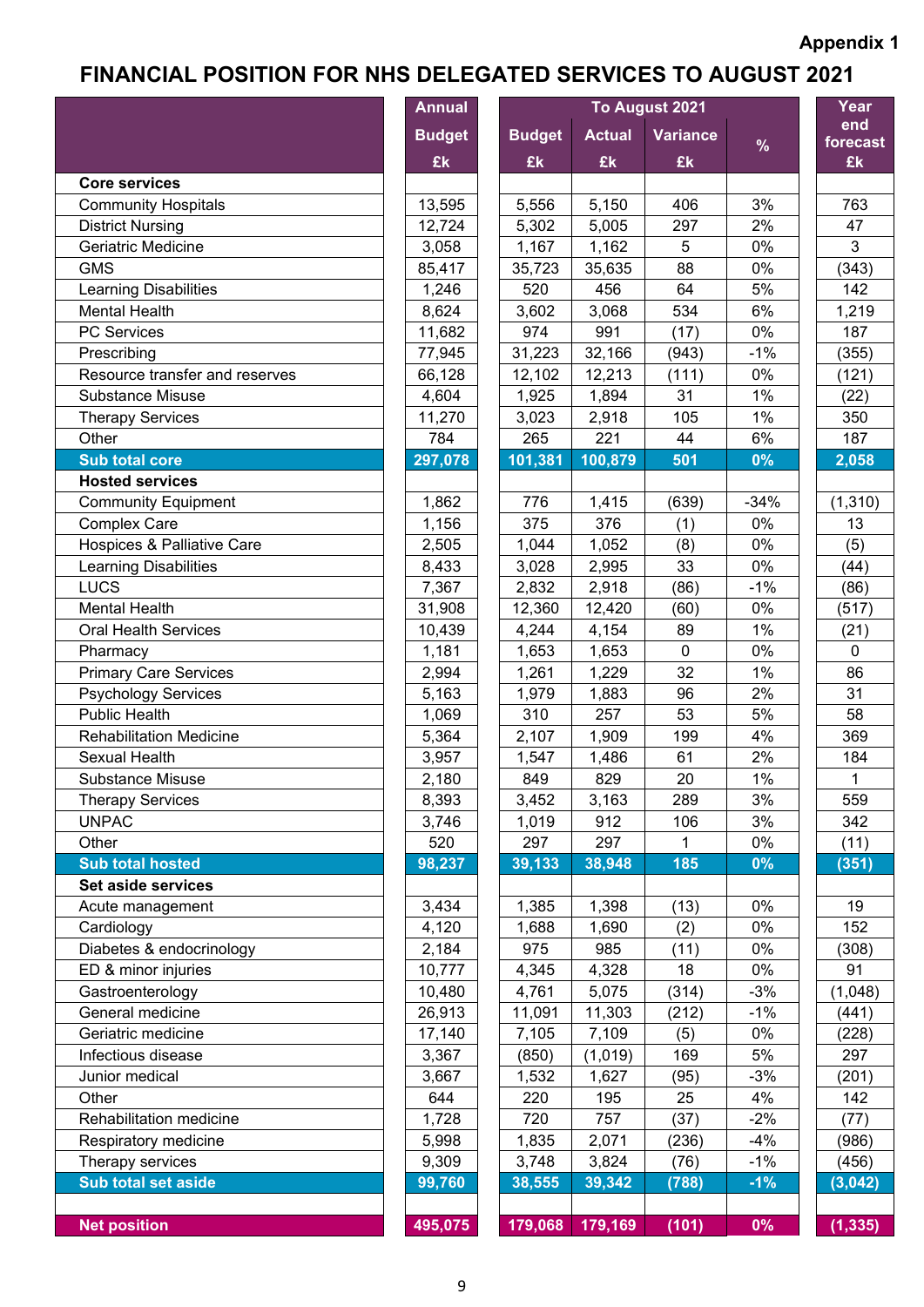## **21-22 SAVINGS AND RECOVERY PROGRAMME - PROJECT STATUS INCLUDING PROGRESS AND FINANCIAL RAG EVALUATION**

|                                          | <b>Annual</b> |               |               | To August 2021  |               |
|------------------------------------------|---------------|---------------|---------------|-----------------|---------------|
|                                          | <b>Budget</b> | <b>Budget</b> | <b>Actual</b> | <b>Variance</b> |               |
|                                          | £k            | £k            | £k            | £k              | $\frac{9}{6}$ |
| <b>External</b>                          |               |               |               |                 |               |
| Assessment and care management           | 410           | 171           | 171           | $\mathbf 0$     | 0%            |
| Care and support                         | 59,114        | 24,631        | 25,864        | (1, 233)        | $-5%$         |
| Care at home                             | 33,411        | 13,921        | 15,570        | (1,649)         | $-12%$        |
| Day services                             | 12,600        | 5,250         | 5,178         | 72              | 1%            |
| Direct payments/individual service funds | 39,576        | 16,490        | 17,910        | (1,420)         | $-9%$         |
| Other/generic/universal services         | 14,067        | 5,861         | 5,774         | 88              | 1%            |
| <b>Residential services</b>              | 69,708        | 29,045        | 29,393        | (348)           | $-1%$         |
| <b>Transport services</b>                | 904           | 377           | 294           | 82              | 22%           |
| <b>Total external services</b>           | 229,789       | 95,746        | 100,153       | (4, 408)        | $-2%$         |
| Internal                                 |               |               |               |                 |               |
| Assessment and care management           | 14,681        | 6,117         | 5,855         | 262             | 4%            |
| Care and support                         | 7,276         | 3,032         | 3,118         | (86)            | $-3%$         |
| Care at home                             | 26,090        | 10,871        | 10,299        | 571             | 5%            |
| Day services                             | 10,632        | 4,430         | 3,738         | 692             | 16%           |
| <b>Equipment services</b>                | 8,551         | 3,563         | 4,464         | (901)           | $-25%$        |
| Management                               | 2,436         | 1,015         | 967           | 48              | 5%            |
| Other operating costs                    | 1,688         | 703           | 852           | (148)           | $-21%$        |
| Other services                           | 5,983         | 2,493         | 2,271         | 221             | 9%            |
| <b>Residential services</b>              | 27,490        | 11,454        | 10,700        | 754             | 7%            |
| Strategy/contract/support services       | 3,859         | 1,608         | 1,720         | (112)           | $-7%$         |
| Therapy services                         | 3,656         | 1,523         | 1,520         | 4               | $0\%$         |
| Pension costs                            | 439           | 183           | 183           | $\mathbf 0$     | 0%            |
| <b>Total internal services</b>           | 112,779       | 46,991        | 45,685        | 1,306           | 1%            |
| <b>Total service wide COVID costs</b>    |               |               | 9,786         | (9,786)         | N/A           |
| <b>Total costs</b>                       | 342,569       | 142,737       | 155,625       | (12, 888)       | $-4%$         |
| Income and funding                       |               |               |               |                 |               |
| Government grants                        | 805           | 335           | 329           | (6)             | $-2\%$        |
| Funding and cost recovery                | 75,295        | 31,373        | 31,283        | (90)            | $0\%$         |
| Customer and client receipts             | 19,999        | 8,333         | 8,333         | 0               | 0%            |
| COVID LMP funding                        | 0             | 0             | 9,786         | 9,786           | N/A           |
| <b>Total income and funding</b>          | 96,098        | 40,041        | 49,731        | 9,690           | 10%           |
| <b>Budget gap</b>                        | (7, 273)      | (3,030)       | $\mathbf{0}$  | (3,030)         | 100%          |
| <b>Net position</b>                      | 239,197       | 99,666        | 105,893       | (6, 228)        | $-3%$         |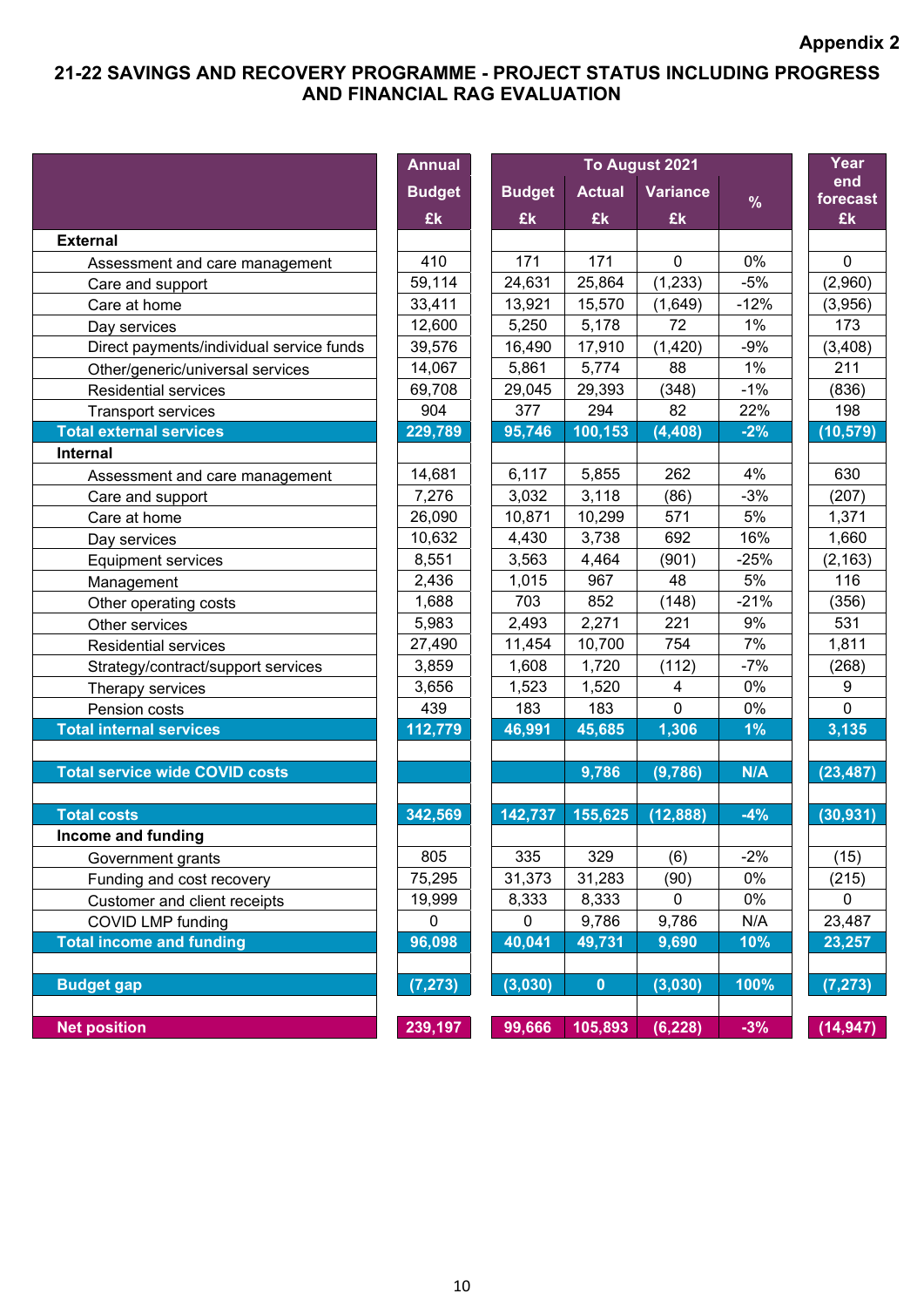## **21/22 SAVINGS AND RECOVERY PROGRAMME - PROJECT STATUS INCLUDING PROGRESS AND FINANCIAL RAG EVALUATION**

| <b>Project</b><br><b>Number</b> | <b>Project Name</b>               | <b>Phase</b>   | <b>Target</b><br><b>Saving</b> | <b>Progress</b><br><b>RAG as</b><br>of End<br><b>AUGUST</b><br>21 | <b>Savings</b><br><b>RAG as</b><br>of End<br><b>JULY 21</b>                                                                                                                                                                                    | Progress update as of 31st August 2021                                                                                                                                                                                                                                                                                                                                                                                                                                          |
|---------------------------------|-----------------------------------|----------------|--------------------------------|-------------------------------------------------------------------|------------------------------------------------------------------------------------------------------------------------------------------------------------------------------------------------------------------------------------------------|---------------------------------------------------------------------------------------------------------------------------------------------------------------------------------------------------------------------------------------------------------------------------------------------------------------------------------------------------------------------------------------------------------------------------------------------------------------------------------|
| 9                               | The Works                         | $\overline{2}$ | £30,000.00                     | 1                                                                 | $\mathbf{1}$                                                                                                                                                                                                                                   | SRO has recommended the planned service review be completed by an independent body.<br>An action for the SRO to bring a proposal to next meeting detailing the planned activities<br>required to achieve the agreed project benefits has been documented.                                                                                                                                                                                                                       |
|                                 |                                   |                |                                |                                                                   |                                                                                                                                                                                                                                                | Despite a delayed start, there remains enough time within the programme to complete a<br>service review and implement an agreed service change that delivers savings.                                                                                                                                                                                                                                                                                                           |
|                                 |                                   |                |                                |                                                                   |                                                                                                                                                                                                                                                | Work has been ongoing to implement changes across the purchasing project that support<br>grip and control and improve practice, despite increased demand and reduced capacity due<br>to the impact of COVID-19.                                                                                                                                                                                                                                                                 |
| $\overline{7}$                  | Purchasing                        | -1             | £7,190,000.00                  | $\overline{4}$                                                    | $\overline{2}$                                                                                                                                                                                                                                 | A detailed project plan to address training issues and realign service provision following the<br>pandemic has been developed, agreed and baselined. Data processing and quality issues<br>continue to impact financial reporting against this project due to SWIFT issues. Mitigations<br>to address the issues have been incorporated in the plan to realign the service. A significant<br>dependency on the Policy Development project has been documented for this project. |
|                                 |                                   |                |                                |                                                                   |                                                                                                                                                                                                                                                | Covid pressures continue to change the demand for equipment at pace. As a result of this,<br>the project has completed a rescoping exercise. Eight (8) project goals have been identified                                                                                                                                                                                                                                                                                       |
|                                 | Community<br>6<br>-1<br>Equipment | £250,000.00    | $\overline{4}$                 | $\overline{2}$                                                    | Work to quantify project goals, confirm project duration and prioritise work is expected to<br>complete in the next 2 weeks. A revised project brief will be completed to determine if a<br>formal change request is required for the project. |                                                                                                                                                                                                                                                                                                                                                                                                                                                                                 |
| 11                              | <b>Substance Misuse</b>           | 2              | £150,000.00                    | $\overline{4}$                                                    | $\overline{2}$                                                                                                                                                                                                                                 | In June 2021, a spike in Edinburgh drug related deaths raised a significant risk with the<br>financial savings against the approved project. A new project plan, which is focused on an<br>operational review to determine savings, is currently being scoped. The revised proposal is<br>expected to be agreed and approved within the next 2 months. A change request will be<br>completed and documented as part of this process.                                            |
| 17                              | Policy                            | 4              | £4,000,000.00                  | $\overline{4}$                                                    | $\overline{2}$                                                                                                                                                                                                                                 | A detailed gap analysis of current policies and procedures has been completed and a<br>dependency on resources within the Office of the Chief Social Worker has been identified to<br>complete the work.                                                                                                                                                                                                                                                                        |
|                                 | Development                       |                |                                |                                                                   |                                                                                                                                                                                                                                                | A single shared database of 115 policies and procedures has been identified as required to<br>be reviewed or are a new document. The list has been agreed and shared with<br>stakeholders, prioritisation has been completed based on recommendations from Audit and                                                                                                                                                                                                            |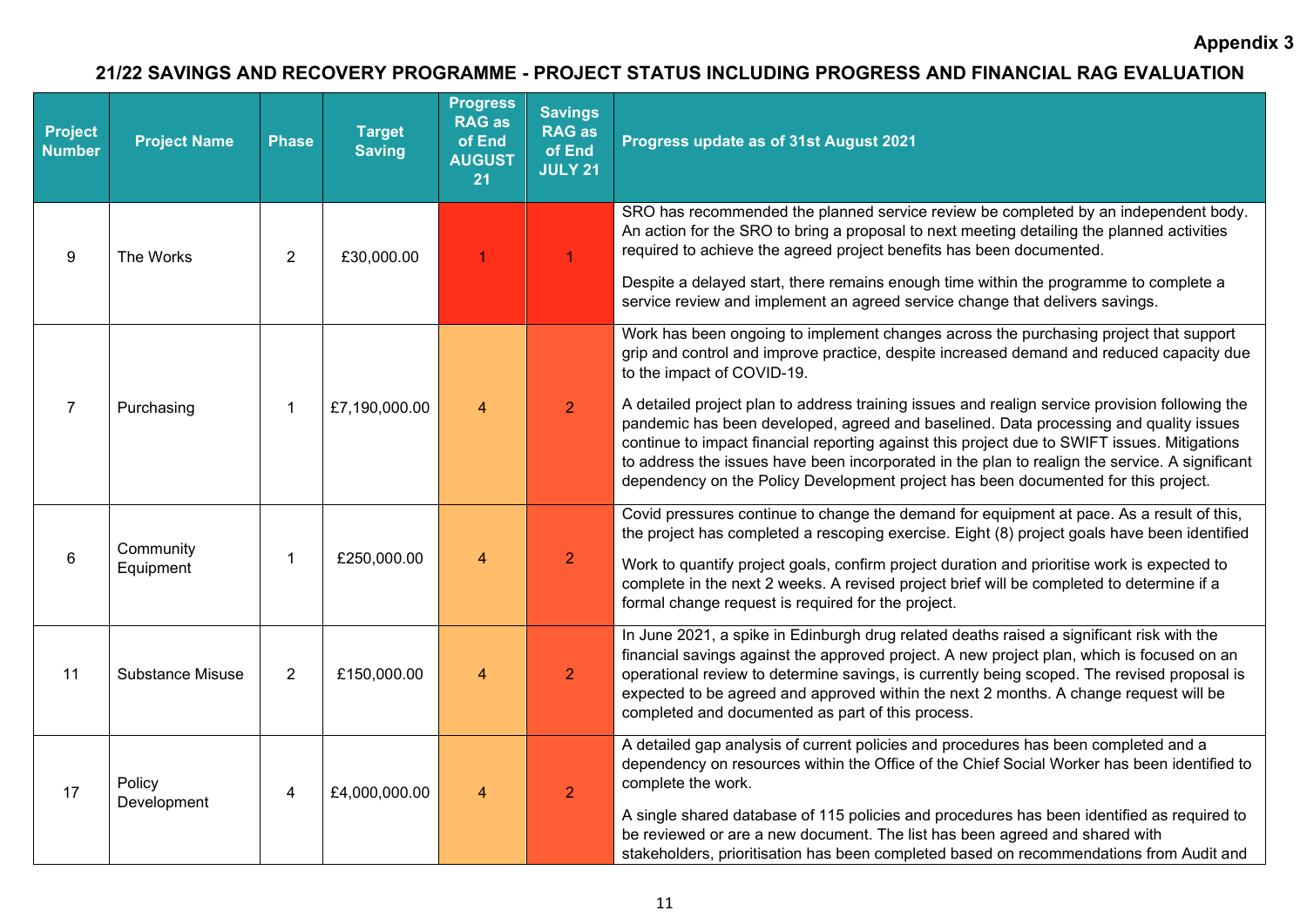## **21/22 SAVINGS AND RECOVERY PROGRAMME - PROJECT STATUS INCLUDING PROGRESS AND FINANCIAL RAG EVALUATION**

| <b>Project</b><br><b>Number</b> | <b>Project Name</b>                    | <b>Phase</b>   | <b>Target</b><br><b>Saving</b> | <b>Progress</b><br><b>RAG as</b><br>of End<br><b>AUGUST</b><br>21 | <b>Savings</b><br><b>RAG as</b><br>of End<br><b>JULY 21</b> | Progress update as of 31st August 2021                                                                                                                                                                                                                                                                                                                                                                                                                                                                                  |  |  |
|---------------------------------|----------------------------------------|----------------|--------------------------------|-------------------------------------------------------------------|-------------------------------------------------------------|-------------------------------------------------------------------------------------------------------------------------------------------------------------------------------------------------------------------------------------------------------------------------------------------------------------------------------------------------------------------------------------------------------------------------------------------------------------------------------------------------------------------------|--|--|
|                                 |                                        |                |                                |                                                                   |                                                             | work is underway to identify resource gaps and determine the total effort required.                                                                                                                                                                                                                                                                                                                                                                                                                                     |  |  |
|                                 |                                        |                |                                |                                                                   |                                                             | Concerns have been raised regarding the process to complete a procedure review across<br>different directorates within the CEC. A plan to address this issue is being undertaken with<br>the Office of the Chief Social Worker.                                                                                                                                                                                                                                                                                         |  |  |
| 14a                             | <b>Medical Day</b><br>Hospitals        | 3              | £200,000.00                    | 5                                                                 | 5 <sup>5</sup>                                              | Work has progressed to refine an integrated community model. Financial modelling of the<br>option is required to be completed to assess the impact on the Savings programme and<br>provide assurance. This is expected to complete in October 2021. It is expected that this<br>project will correct in both progress and financial RAG within the next quarter.                                                                                                                                                        |  |  |
| 14 <sub>b</sub>                 | <b>Bed Based Review</b>                | 3              | £1,610,000.00                  | 5 <sup>5</sup>                                                    | 5 <sup>5</sup>                                              | Slippage in the project has meant that full savings is unlikely to be realised. This is expected<br>to be mitigated through in year savings as result of low occupancy rates in residential care.                                                                                                                                                                                                                                                                                                                       |  |  |
| 5                               | Sexual Health<br><b>Service Review</b> | $\mathbf{1}$   | £110,000.00                    | 5 <sup>5</sup>                                                    | 5 <sup>5</sup>                                              | Remobilisation of services has progressed concurrent to identifying areas for improvement.<br>Service user engagement activities have been planned and a shared vision for the delivery<br>of LSRHS across Lothian is expected to be agreed in October.<br>There is currently enough time to implement agreed service changes and deliver the project<br>savings target. A service review is underway, and it is expected that this project will correct<br>in both progress and financial RAG within the next quarter. |  |  |
| 16                              | LD Overnight<br>Services               | $\overline{4}$ | £75,000.00                     | 5                                                                 | 5 <sup>5</sup>                                              | Four providers have been engaged and confirmed for a contract reduction that will deliver<br>the project saving in full. It is expected that this project will correct in both progress and<br>financial RAG within the next report period.                                                                                                                                                                                                                                                                             |  |  |
| 13                              | Hosted Service &<br>Set aside          | 1              | £2,160,000.00                  | $6\overline{6}$                                                   | 6 <sup>°</sup>                                              | Hosted services progress remains on track. It is expected that the progress and financial<br>RAG will continue to improve over the next quarter.                                                                                                                                                                                                                                                                                                                                                                        |  |  |
| $\overline{4}$                  | Review<br>Rehabilitation<br>Services   | $\mathbf{1}$   | £140,000.00                    | $6\phantom{a}$                                                    | $6\phantom{1}$                                              | Opportunities for savings through vacancies and non-pay budgets have been identified.<br>Further work to understand the impact of these on the model of care is expected to<br>complete in the next 3 months. Current YTD underspend puts this project at minimal risk.<br>It is expected that this project will correct in both progress and financial RAG within the next<br>quarter.                                                                                                                                 |  |  |
| 10                              | Prescribing 21-11                      | $\overline{2}$ | £2,200,000.00                  | $6\phantom{a}$                                                    | 6 <sup>°</sup>                                              | While good progress has been reported against this project, the impact of Covid continues<br>to be of concern. Remedial actions have been put in place and it is expected that this project                                                                                                                                                                                                                                                                                                                             |  |  |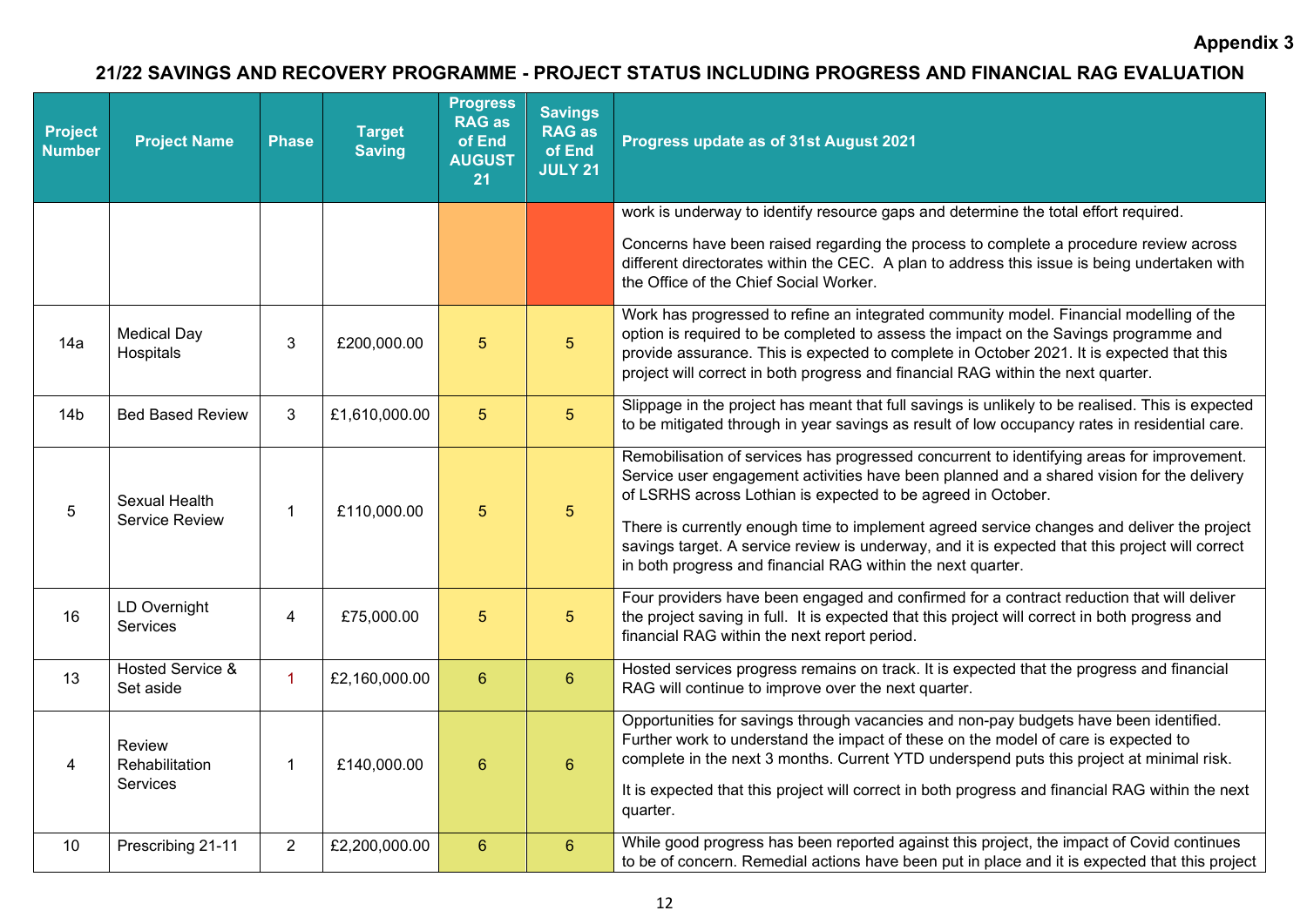## **21/22 SAVINGS AND RECOVERY PROGRAMME - PROJECT STATUS INCLUDING PROGRESS AND FINANCIAL RAG EVALUATION**

| Project<br><b>Number</b> | <b>Project Name</b>                     | <b>Phase</b>   | <b>Target</b><br><b>Saving</b> | <b>Progress</b><br><b>RAG as</b><br>of End<br><b>AUGUST</b><br>21 | <b>Savings</b><br><b>RAG as</b><br>of End<br><b>JULY 21</b> | Progress update as of 31st August 2021                                                                                                                                                                                                                                                                                                                                                                                                               |
|--------------------------|-----------------------------------------|----------------|--------------------------------|-------------------------------------------------------------------|-------------------------------------------------------------|------------------------------------------------------------------------------------------------------------------------------------------------------------------------------------------------------------------------------------------------------------------------------------------------------------------------------------------------------------------------------------------------------------------------------------------------------|
|                          |                                         |                |                                |                                                                   |                                                             | will correct in both progress and financial RAG within the next report period.                                                                                                                                                                                                                                                                                                                                                                       |
| 12                       | OP Day<br>Opportunity                   | $\overline{2}$ | £163,000.00                    | $6\overline{6}$                                                   | 8                                                           | Expenditure reduced at the expected level and the contract value in the General Ledger has<br>been confirmed as reduced to deliver the savings. While a delay in occupancy of Canalside<br>has slowed the progress of the project, CEC Finance have confirmed a delay in occupancy<br>will not put the overall budget at risk.<br>It is expected that this project will correct in both progress and financial RAG within the next<br>report period. |
|                          | Ex Housing<br>Support - Older<br>People | $\mathbf 1$    | £500,000.00                    | 9                                                                 | 9                                                           | This project is progressing as planned and will be closed within the next reporting cycle with<br>a full realisation of savings.                                                                                                                                                                                                                                                                                                                     |
| 2                        | Day Centres &<br><b>BeAble</b>          | 1              | £130,000.00                    | 9                                                                 | 9 <sup>°</sup>                                              | This project is progressing as planned and will be closed within the next reporting cycle with<br>a full realisation of savings.                                                                                                                                                                                                                                                                                                                     |
| 15                       | <b>BBV Service</b><br>Review            | 4              | £45,000.00                     | 5                                                                 | 10 <sup>°</sup>                                             | Full savings have been confirmed. Project has been closed under CLR-04. Despite a full<br>saving confirmed the project did not progress as expected. Lessons learnt have been<br>logged in alignment with programme governance.                                                                                                                                                                                                                      |
| 3                        | Learning<br><b>Disabilities</b>         | 1              | £200,000.00                    | 10 <sup>°</sup>                                                   | 10 <sup>°</sup>                                             | Full savings has been realised. Project activity has completed as planned. The project has<br>been closed under CLR-01                                                                                                                                                                                                                                                                                                                               |
| 8                        | <b>Positive Steps</b>                   | $\overline{2}$ | £30,000.00                     | 10 <sup>°</sup>                                                   | 10 <sup>°</sup>                                             | Full savings has been realised. Project activity has completed as planned. The project has<br>been closed under CLR-02                                                                                                                                                                                                                                                                                                                               |